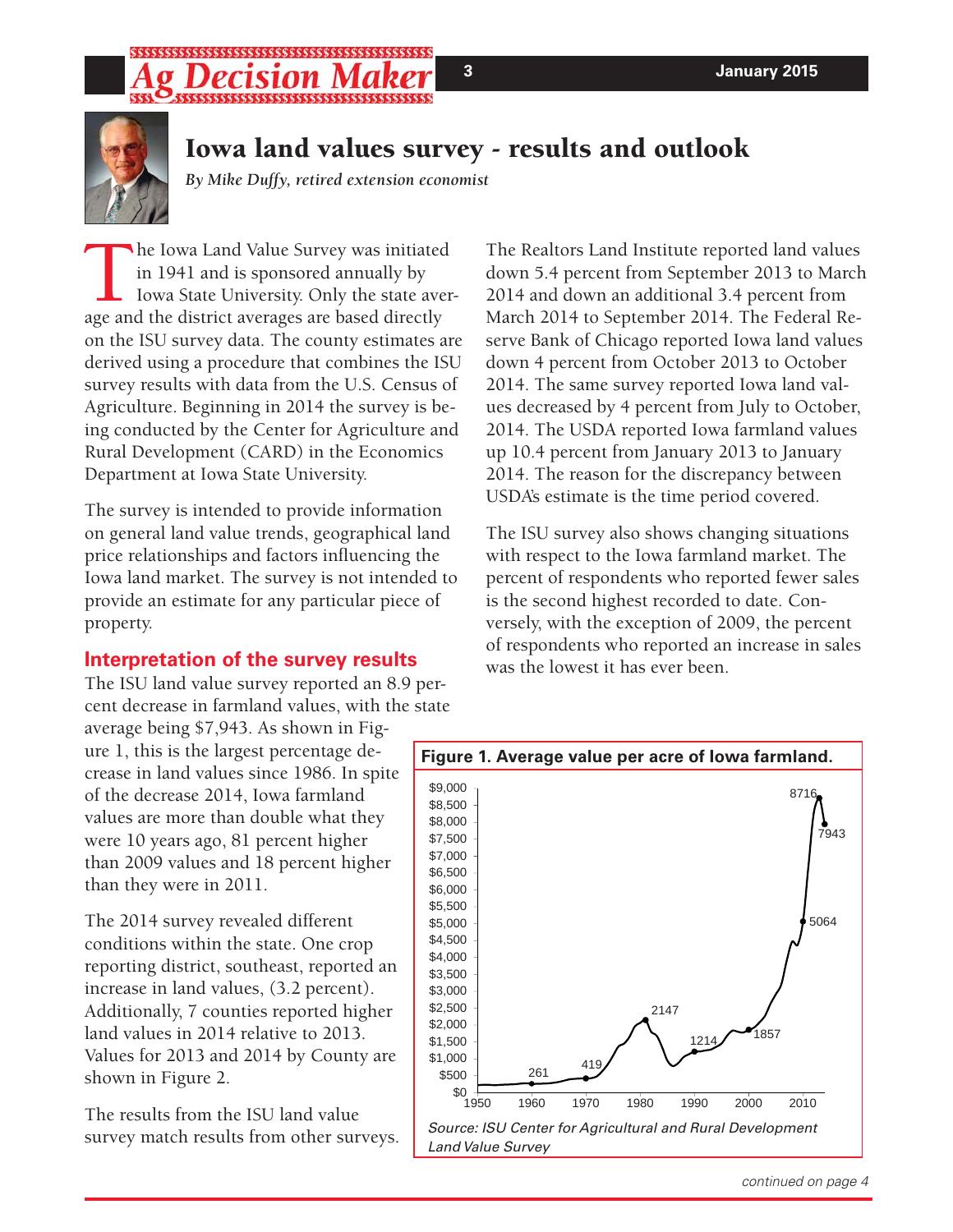# 

*Iowa land values survey - results and outlook, continued from page 3*

It is important to remember that the ISU survey is an opinion survey covering the time period from November 2013 to November 2014. When comparing surveys be sure to consider the time period covered. This can be especially relevant in times when the land values are not exhibiting a uniform change.

An opinion survey is just that. It represents the collective opinion of the survey respondents. Most of the respondents will use actual sales to formulate their opinions but each person can choose to weight or discount particular sales as they deem necessary. A study comparing the Iowa State University opinion survey and actual sales data in Iowa showed that differences were not statistically significant. Some years the opinion was higher and vice versa. For some counties the differences were greater in one year and less in another. So, even though the opinion survey averaged higher than the sales the difference was not statistically significant.

### **Outlook for land values**

The results of the 2014 Iowa State University farmland value survey are not surprising. Land values are determined by the income and the interest (discount) rate used. Net farm income has been at record high levels the past few years and interest rates have been at record low levels. This combination produced record high farmland values.

Corn and soybean prices started falling in 2013. As a result farm income dropped. The most recent USDA net farm income estimate was record high income in 2013 but a 23 percent drop in net farm income for 2014.

A simple regression analysis with farmland values as a function of net farm income shows a 1 percent decrease in income will produce approximately a one-half percent decrease in farmland values. This relationship is not exact or immediate but there is an extremely strong relationship which indicates what will happen to land values with a change in income.

| <i><u><b>Lyon</b></u></i>                                                                                              | Osceola           | Dickinson          | Emmet               | Kossuth           | Winnebago        | Worth                | Mitchell       | Howard            | Winneshiek         | Allamakee                          |
|------------------------------------------------------------------------------------------------------------------------|-------------------|--------------------|---------------------|-------------------|------------------|----------------------|----------------|-------------------|--------------------|------------------------------------|
| 9,713                                                                                                                  | 9,372             | 8,494              | 8,828               |                   | 7.924            | 8,010                | 8,749          | 7,211             |                    |                                    |
| 10,875<br>Sioux                                                                                                        | 11,002<br>O'Brien | 9,798<br>Clay      | 10,155<br>Palo Alto |                   | 9,263<br>Hancock | 9,444<br>Cerro Gordo | 9,777          | 7,824             | 7,139<br>7.712     | 5,427<br>5,910                     |
|                                                                                                                        |                   |                    |                     | 9,005<br>10,231   |                  |                      | Floyd          | Chickasaw         |                    |                                    |
| 10,817                                                                                                                 | 10,699            | 9,071              | 8,790               |                   | 8,561            | 8,621                | 8,539          | 7,965             | Fayette            | Clayton                            |
| 12,296                                                                                                                 | 12,384            | 10,372             | 9,982               |                   | 9,884            | 10,020               | 9,863          | 8,700             |                    |                                    |
| Plymouth                                                                                                               | Cherokee          | <b>Buena Vista</b> | Pocahontas          | Humboldt          | Wright           | Franklin             | Butler         | Bremer            | 8,340              | 6,899                              |
| 10,011                                                                                                                 | 9,238             | 9,618              | 9,319               | 9,356             | 9,458            | 8,517                | 8,769          | 9,174             | 9,080              | 7,814                              |
| 11,366                                                                                                                 | 10,581            | 11,148             | 10,530              | 10,499<br>Webster | 10,786           | 9,717                | 9,904          | 10,348            | Buchanan           | Dubuque<br>Delaware                |
| Woodbury                                                                                                               | <b>Ida</b>        | Sac                | Calhoun             |                   | Hamilton         | Hardin               | Grundy         | <b>Black Hawk</b> |                    |                                    |
|                                                                                                                        |                   |                    |                     | 9,405             |                  |                      | 9,876          | 9,982             | 8,977              | 7,989<br>8,999<br>8,957            |
| 7,600<br>8,426                                                                                                         | 9,024<br>10,281   | 9,544<br>10,931    | 9,730<br>10,856     | 10,586            | 9,779<br>10,907  | 8,976<br>9,844       | 10,931         | 11,239            | 10,113             | 9,805                              |
|                                                                                                                        |                   |                    |                     |                   |                  |                      | Tama           | Benton            | Linn               | Jones<br>Jackson                   |
| Monona                                                                                                                 | Crawford          | Carroll            | Greene              | Boone             | Story            | Marshall             |                | 8,560             | 9,080              | 7,108<br>8,003<br>7,481<br>9.658   |
| 7,354                                                                                                                  |                   | 8,595              | 8.992               | 8,645             | 9,391            | 9,628                | 8,550          | 9,145             | 9,826              | 8,332<br>10,175<br>Clinton         |
| 8,292                                                                                                                  |                   | 9,539              | 10,270              | 9,556             | 10,225           | 10,566               | 8,976          |                   |                    | Cedar<br>7,953                     |
| Harrison                                                                                                               | Shelby            | Audubon            | Guthrie             | Dallas            | Polk             | Jasper               | Poweshiek      | lowa              | Johnson            | 8,153<br>9,327                     |
|                                                                                                                        | 7.930             | 8,561              | 8,361<br>7.660      | 8,612             | 8,511            |                      | 8,402          | 8,123             | 8,113              | Scott<br>9,566<br>9,758            |
|                                                                                                                        | 9,088             | 9,719              | 9,466<br>8,576      | 9,718             | 9.174            |                      | 8,375          | 8,138             | 8,116              | 11,618<br>9,763<br>Muscatine       |
|                                                                                                                        | Pottawattamie     | Cass               | Adair               | Madison           | Warren           | <b>Marion</b>        | Mahaska        | Keokuk            | Washington         | 12,413<br>8,736                    |
|                                                                                                                        |                   |                    |                     |                   |                  |                      |                |                   |                    | 9,076                              |
|                                                                                                                        | 8,444<br>9,753    | 7,343<br>8,494     | 5,978<br>6,884      | 6,484<br>7,542    | 6,936<br>7,420   | 6,984<br>7,079       | 7,325<br>7,366 | 7,176<br>7,007    | 9,304<br>9,105     | ouisa                              |
|                                                                                                                        |                   |                    |                     |                   |                  |                      |                |                   |                    | 8,352                              |
|                                                                                                                        | <b>Wills</b>      | Montgomery         | Adams               | Union             | Clarke           | Lucas                | Monroe         | Wapello           | Jefferson<br>Henry | 8,550<br>Des Moines                |
|                                                                                                                        | 7,742<br>8,955    | 6,311<br>7,260     | 5.024<br>5,564      | 5,081<br>5,487    | 4.163<br>4,228   | 3,917<br>4,010       | 5,205<br>5,150 | 5,978<br>5,903    | 5,944<br>5,904     | 7,313                              |
|                                                                                                                        | Fremont           | Page               | avlor               | Ringgold          | Decatur          | Wayne                | Appanoose      | Davis             | Van Buren          | 7,911<br>7,433<br>8,035            |
|                                                                                                                        | 6,826             | 5,760              | 4,559               | 4,286             | 3,587            | 3,816                | 3,758          | 5,073             | ee<br>5,391        |                                    |
|                                                                                                                        | 8,021             | 6,674              | 5,116               | 4,549             | 3,628            | 3,845                | 3,820          | 5,070             | 5,406              | 6,953                              |
|                                                                                                                        |                   |                    |                     |                   |                  |                      |                |                   |                    | 7,192<br>$\tau$<br><del>,,,,</del> |
| County estimates of average dollar value per acre for lowa farmland based on U.S. Census<br>ARD<br>$\mathbf{u}$        |                   |                    |                     |                   |                  |                      |                |                   |                    |                                    |
| of Agriculture estimates and the Nov. 1, 2014, lowa Land Value Survey conducted by                                     |                   |                    |                     |                   |                  |                      |                |                   |                    |                                    |
| Center for Agricultural and Rural Development, Iowa State University. The top figure is the<br>Center for Agricultural |                   |                    |                     |                   |                  |                      |                |                   |                    |                                    |
| estimated Nov. 1, 2014, value; the bottom figure is the estimated Nov. 1, 2013, value.<br>and Rural Development        |                   |                    |                     |                   |                  |                      |                |                   |                    |                                    |

**Figure 2. 2014 Land values by county.**

*continued on page 5*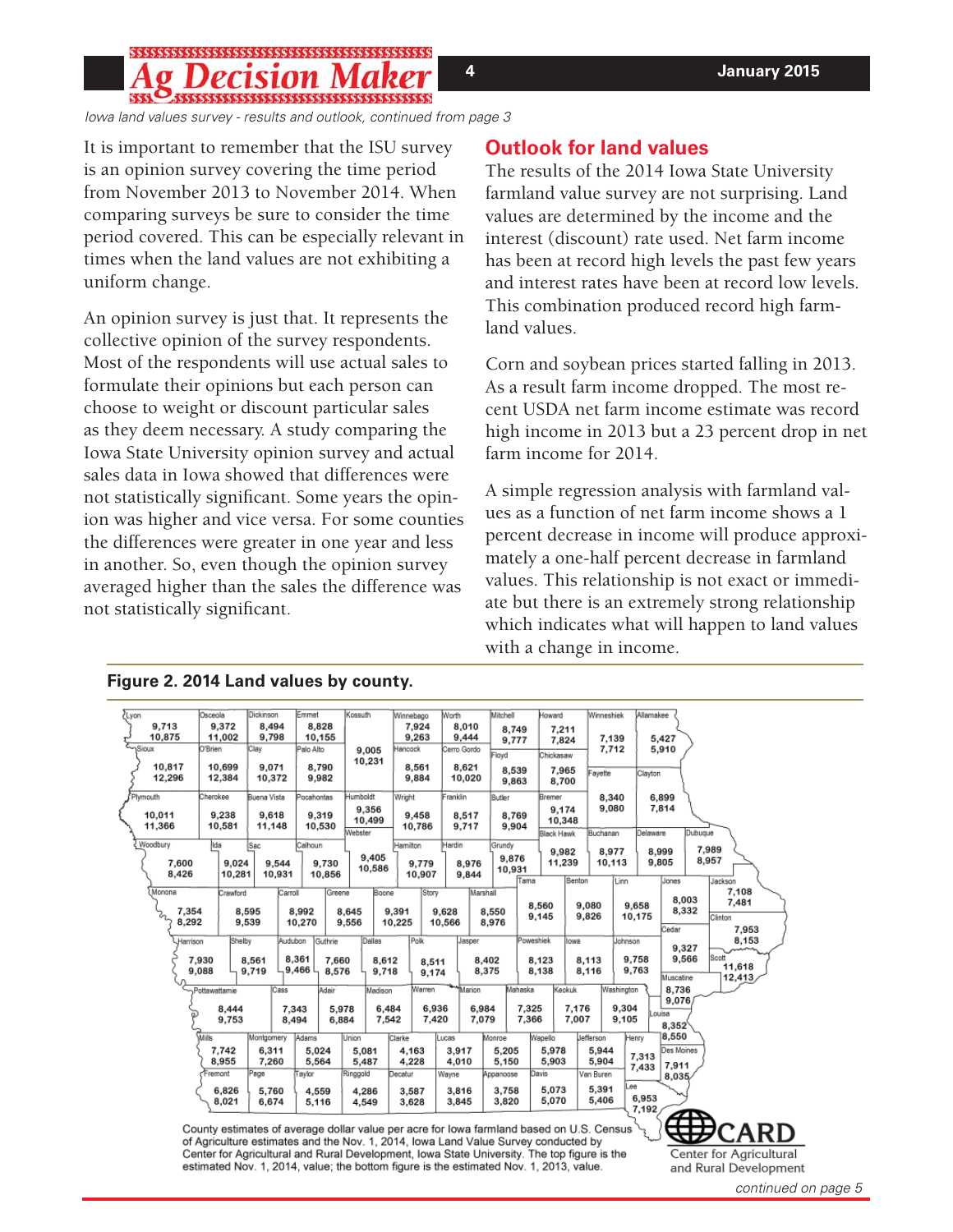## ;\$\$\$\$\$\$\$\$\$\$\$\$\$\$\$\$\$\$\$\$\$\$\$\$\$\$\$\$\$\$\$\$\$\$

*Iowa land values survey - results and outlook, continued from page 4*

Interest rates are also an important determinant of farmland values. Some people feel that interest rates are more important than net income. Such arguments aside, today there are relatively constant, low interest rates and declining net farm income. The indications from the Federal Reserve Board are that interest rates are not likely to rise until at least mid-2015. They also will likely raise at a slower rate as opposed to an immediate increase.

It appears prices will stabilize somewhere in the mid to upper \$3 per bushel range for corn and the lower \$10 per bushel range for soybeans. Obviously the prices will move with supply and demand changes but, based on current futures prices, these appear to be the likely long-term ranges. Unfortunately, the current projections show a loss at these prices. Preliminary Iowa State University cost of production estimates for 2015 indicate a loss of over a \$1 per bushel for soybeans and \$.50 per bushel for corn with average costs and yields. Costs of production, especially rents, have increased considerably over the past several years. Higher commodity prices led to higher incomes which led to increases in rents. Rents will change with income but they will decline slower as incomes drop. How long it will take for the rents to adjust to the lower commodity prices remains to be seen. But, until they adjust profitable production is unlikely and land values will continue to be under downward pressure.

In the 2014 Iowa State University farmland survey 94 percent of the respondents identified lower commodity prices as a major negative factor on farmland values. This is the highest percentage ever recorded where respondents listed a particular negative factor. Another 20 percent of the respondents identified higher input costs as a major negative factor on farmland prices. Where these two components of farmland value reach an equilibrium will significantly influence how much more land values will adjust.

Iowa farmers made record income over the past several years. A major question is what they did with that income. Some farmers appear to have saved it or paid down existing debt but other farmers appear to have parlayed the income into more debt with additional land, new machinery, buildings and so forth. Many people are concerned there has been a significant amount of debt incurred over the past several years. This debt is not so much the traditional bank debt but borrowing from other sources.

Some of the survey respondents reported strong auction sales where existing farmers were aggressively bidding for neighboring properties or some other particularly desirable parcel. These buyers appeared to have the money and to that extent they will provide support for the land market. But, as the survey indicated, land sales in general are down possibly reflecting an uncertain attitude or lack of credit.

The Iowa farmland market appears to have peaked for the foreseeable future. Land values in southeast Iowa are still increasing but this could be due to relatively favorable weather in 2014. In addition, during 2012 southeast Iowa experienced a drought and farmland price increases that year were considerably less than the rest of the state.

Commodity prices appear to have moved to a new plateau. The exact level isn't known but in all likelihood it will be higher than a decade ago. The new plateau is due in part to a demand shift to use agricultural commodities for energy and due to increased demand for feed grains worldwide.

Iowa farmland values increased rapidly as net farm income increased and with historically low interest rates. It appears the level of net farm income was over estimated and farmland values are adjusting to these new expectations.

It is not possible to say where the farmland values will stabilize. But, the odds of commodity